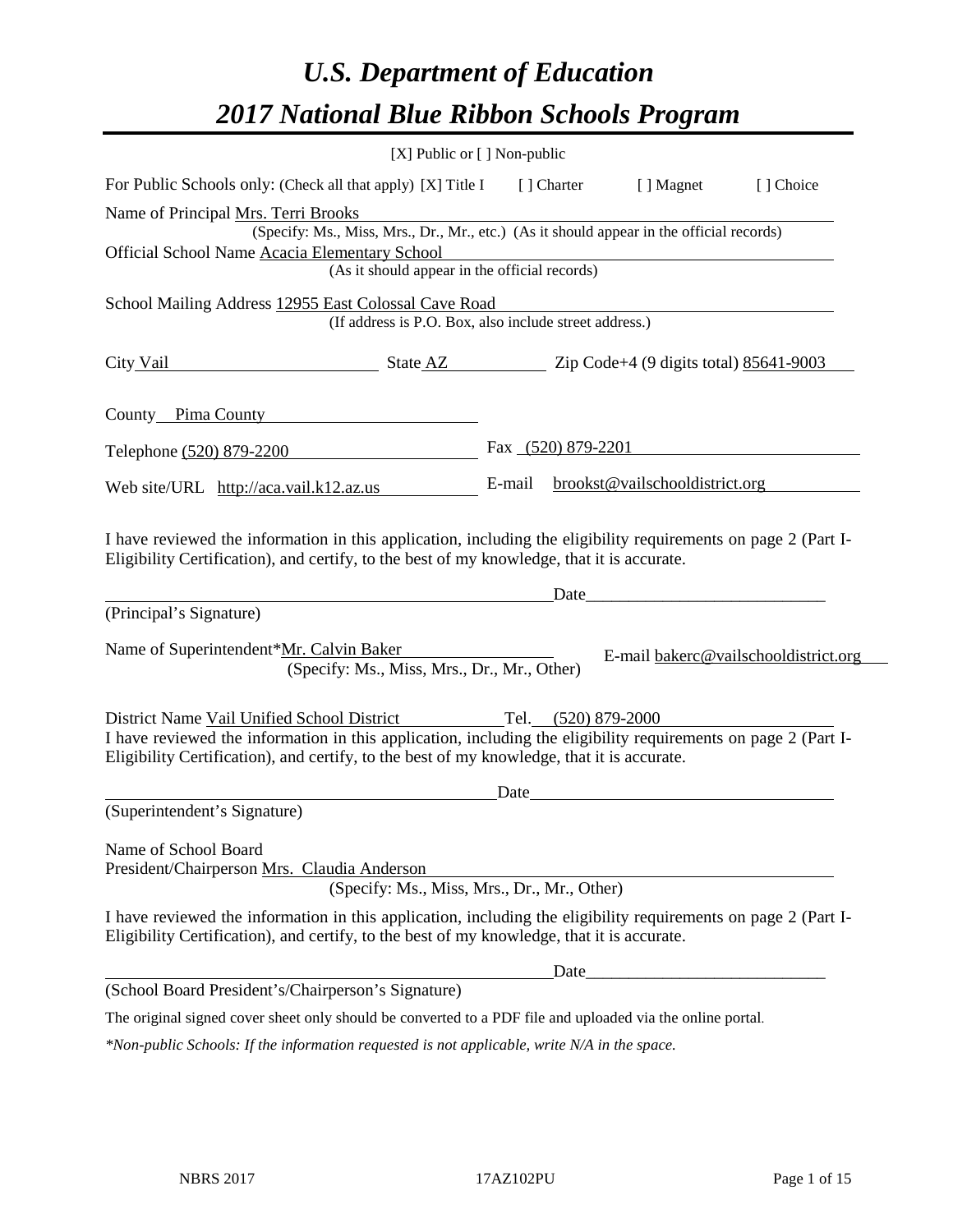The signatures on the first page of this application (cover page) certify that each of the statements below, concerning the school's eligibility and compliance with U.S. Department of Education and National Blue Ribbon Schools requirements, are true and correct.

- 1. The school configuration includes one or more of grades K-12. (Schools on the same campus with one principal, even a K-12 school, must apply as an entire school.)
- 2. All nominated public schools must meet the state's performance targets in reading (or English language arts) and mathematics and other academic indicators (i.e., attendance rate and graduation rate), for the all students group and all subgroups, including having participation rates of at least 95 percent using the most recent accountability results available for nomination.
- 3. To meet final eligibility, all nominated public schools must be certified by states prior to September 2017 in order to meet all eligibility requirements. Any status appeals must be resolved at least two weeks before the awards ceremony for the school to receive the award.
- 4. If the school includes grades 7 or higher, the school must have foreign language as a part of its curriculum.
- 5. The school has been in existence for five full years, that is, from at least September 2011 and each tested grade must have been part of the school for the past three years.
- 6. The nominated school has not received the National Blue Ribbon Schools award in the past five years: 2012, 2013, 2014, 2015, or 2016.
- 7. The nominated school has no history of testing irregularities, nor have charges of irregularities been brought against the school at the time of nomination. The U.S. Department of Education reserves the right to disqualify a school's application and/or rescind a school's award if irregularities are later discovered and proven by the state.
- 8. The nominated school has not been identified by the state as "persistently dangerous" within the last two years.
- 9. The nominated school or district is not refusing Office of Civil Rights (OCR) access to information necessary to investigate a civil rights complaint or to conduct a district-wide compliance review.
- 10. The OCR has not issued a violation letter of findings to the school district concluding that the nominated school or the district as a whole has violated one or more of the civil rights statutes. A violation letter of findings will not be considered outstanding if OCR has accepted a corrective action plan from the district to remedy the violation.
- 11. The U.S. Department of Justice does not have a pending suit alleging that the nominated school or the school district as a whole has violated one or more of the civil rights statutes or the Constitution's equal protection clause.
- 12. There are no findings of violations of the Individuals with Disabilities Education Act in a U.S. Department of Education monitoring report that apply to the school or school district in question; or if there are such findings, the state or district has corrected, or agreed to correct, the findings.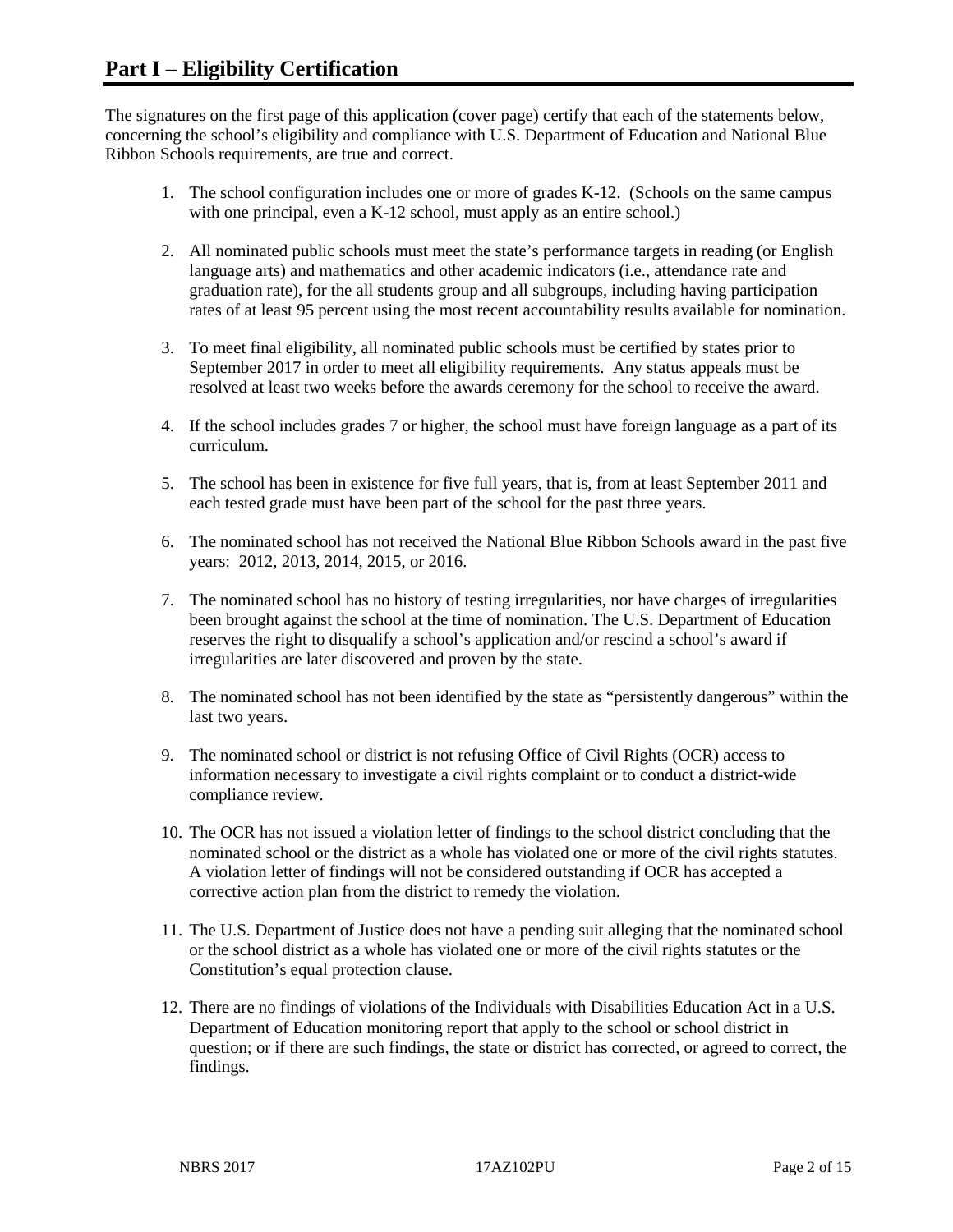#### **Data should be provided for the most recent school year (2016-2017) unless otherwise stated.**

### **DISTRICT**

| Number of schools in the district<br>(per district designation): | 10 Elementary schools (includes K-8)<br>4 Middle/Junior high schools |
|------------------------------------------------------------------|----------------------------------------------------------------------|
|                                                                  | 4 High schools                                                       |
|                                                                  | 1 K-12 schools                                                       |

19 TOTAL

**SCHOOL** (To be completed by all schools)

- 2. Category that best describes the area where the school is located:
	- [] Urban or large central city [ ] Suburban with characteristics typical of an urban area [ ] Suburban [ ] Small city or town in a rural area [X] Rural
- 3. Number of students as of October 1, 2016 enrolled at each grade level or its equivalent in applying school:

| Grade                           | # of         | # of Females | <b>Grade Total</b> |
|---------------------------------|--------------|--------------|--------------------|
|                                 | <b>Males</b> |              |                    |
| <b>PreK</b>                     | 0            | $\theta$     | 0                  |
| K                               | 68           | 53           | 121                |
| 1                               | 57           | 50           | 107                |
| $\overline{2}$                  | 58           | 44           | 102                |
| 3                               | 71           | 57           | 128                |
| 4                               | 60           | 53           | 113                |
| 5                               | 73           | 67           | 140                |
| 6                               | 0            | 0            | 0                  |
| 7                               | 0            | 0            | 0                  |
| 8                               | 0            | 0            | 0                  |
| 9                               | 0            | 0            | $\theta$           |
| 10                              | $\theta$     | 0            | $\Omega$           |
| 11                              | 0            | 0            | 0                  |
| 12 or higher                    | 0            | 0            | $\Omega$           |
| <b>Total</b><br><b>Students</b> | 387          | 324          | 711                |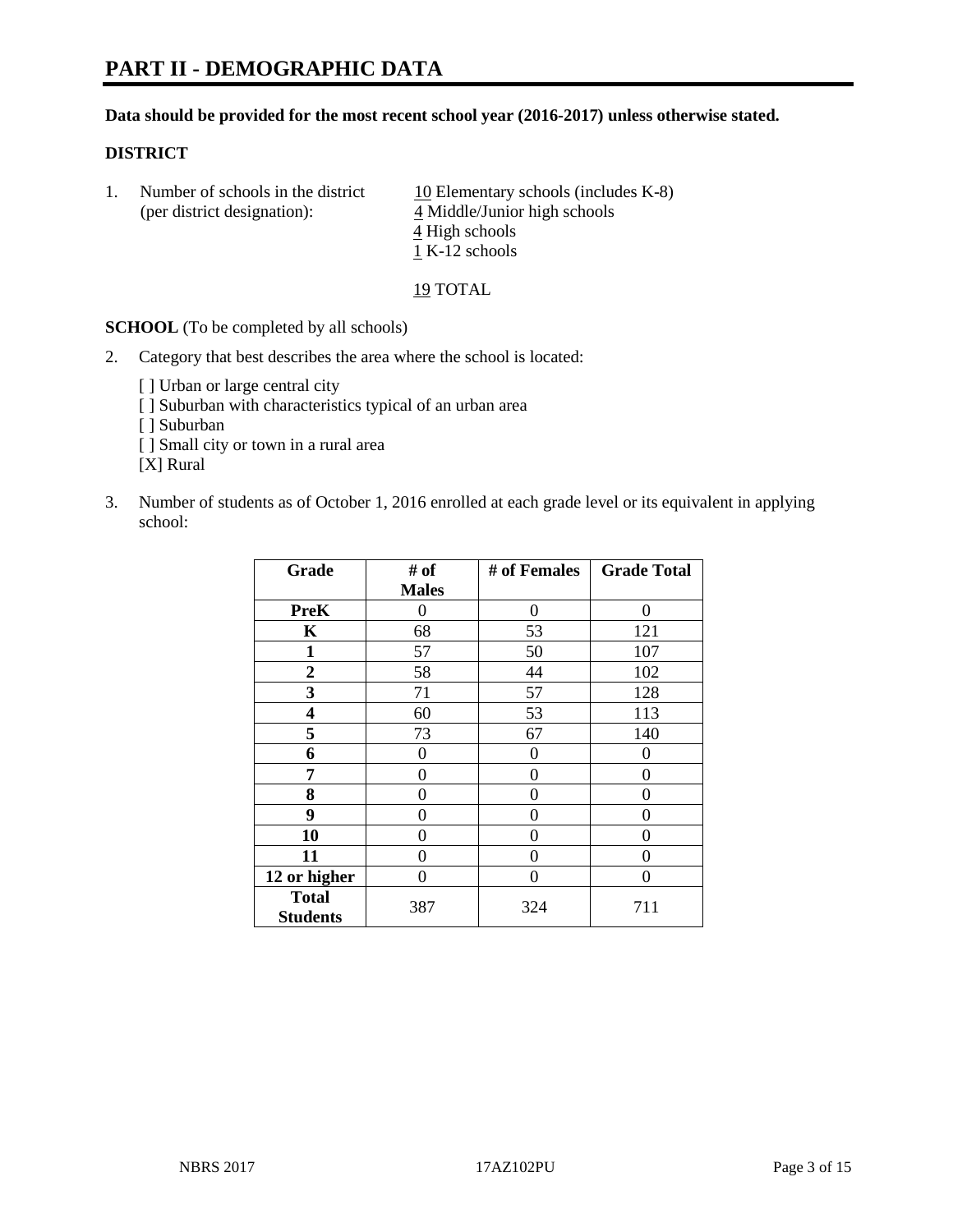the school: 1 % Asian

4. Racial/ethnic composition of  $\qquad 0 \%$  American Indian or Alaska Native 1 % Black or African American 32 % Hispanic or Latino 0 % Native Hawaiian or Other Pacific Islander 60 % White 6 % Two or more races **100 % Total**

(Only these seven standard categories should be used to report the racial/ethnic composition of your school. The Final Guidance on Maintaining, Collecting, and Reporting Racial and Ethnic Data to the U.S. Department of Education published in the October 19, 2007 *Federal Register* provides definitions for each of the seven categories.)

5. Student turnover, or mobility rate, during the 2015 – 2016 school year: 18%

This rate should be calculated using the grid below. The answer to (6) is the mobility rate.

| <b>Steps For Determining Mobility Rate</b>         | Answer |
|----------------------------------------------------|--------|
| (1) Number of students who transferred to          |        |
| the school after October 1, 2015 until the         | 59     |
| end of the 2015-2016 school year                   |        |
| (2) Number of students who transferred             |        |
| <i>from</i> the school after October 1, 2015 until | 60     |
| the end of the 2015-2016 school year               |        |
| (3) Total of all transferred students [sum of      | 119    |
| rows $(1)$ and $(2)$ ]                             |        |
| (4) Total number of students in the school as      | 647    |
| of October 1, 2015                                 |        |
| $(5)$ Total transferred students in row $(3)$      |        |
| divided by total students in row (4)               | 0.184  |
| $(6)$ Amount in row $(5)$ multiplied by 100        | 18     |

6. English Language Learners (ELL) in the school: 2 %

12 Total number ELL

Specify each non-English language represented in the school (separate languages by commas): Vietnamese, Romanian, Spanish, Kirundi

- 7. Students eligible for free/reduced-priced meals: 31 % Total number students who qualify: 219
- 8. Students receiving special education services: 10 %

72 Total number of students served

Indicate below the number of students with disabilities according to conditions designated in the Individuals with Disabilities Education Act. Do not add additional conditions. It is possible that students may be classified in more than one condition.

| 10 Autism               | 1 Orthopedic Impairment                 |
|-------------------------|-----------------------------------------|
| 0 Deafness              | 13 Other Health Impaired                |
| 0 Deaf-Blindness        | 16 Specific Learning Disability         |
| 3 Emotional Disturbance | 12 Speech or Language Impairment        |
| 0 Hearing Impairment    | 0 Traumatic Brain Injury                |
| 1 Mental Retardation    | 1 Visual Impairment Including Blindness |
| 1 Multiple Disabilities | 14 Developmentally Delayed              |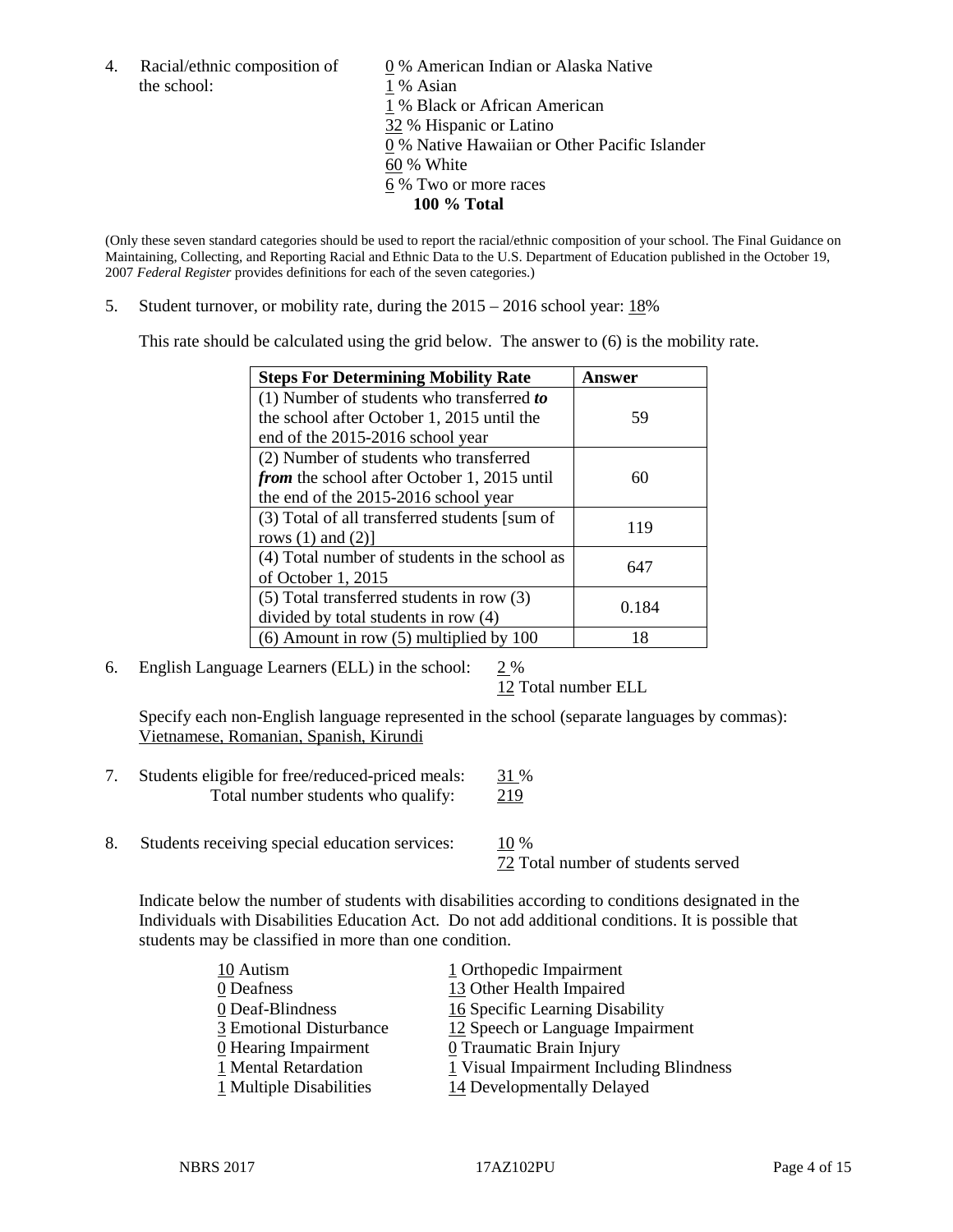- 9. Number of years the principal has been in her/his position at this school: 3
- 10. Use Full-Time Equivalents (FTEs), rounded to nearest whole numeral, to indicate the number of school staff in each of the categories below:

|                                        | <b>Number of Staff</b> |
|----------------------------------------|------------------------|
| Administrators                         |                        |
| Classroom teachers including those     |                        |
| teaching high school specialty         | 26                     |
| subjects                               |                        |
| Resource teachers/specialists/coaches  |                        |
| e.g., reading, math, science, special  | 12                     |
| education, enrichment, technology,     |                        |
| art, music, physical education, etc.   |                        |
| Paraprofessionals under the            |                        |
| supervision of a licensed professional | 29                     |
| supporting single, group, or classroom |                        |
| students.                              |                        |
| Student support personnel              |                        |
| e.g., guidance counselors, behavior    |                        |
| interventionists, mental/physical      |                        |
| health service providers,              | 8                      |
| psychologists, family engagement       |                        |
| liaisons, career/college attainment    |                        |
| coaches, etc.                          |                        |

- 11. Average student-classroom teacher ratio, that is, the number of students in the school divided by the FTE of classroom teachers, e.g., 22:1 27:1
- 12. Show daily student attendance rates. Only high schools need to supply yearly graduation rates.

| <b>Required Information</b> | 2015-2016 | 2014-2015 | 2013-2014 | 2012-2013 |     |
|-----------------------------|-----------|-----------|-----------|-----------|-----|
| Daily student attendance    | 95%       | 95%       | 95%       | 95%       | 96% |
| High school graduation rate | 0%        | 0%        | 0%        | 9%        | 0%  |

#### 13. **For high schools only, that is, schools ending in grade 12 or higher.**

Show percentages to indicate the post-secondary status of students who graduated in Spring 2016.

| <b>Post-Secondary Status</b>                  |    |
|-----------------------------------------------|----|
| Graduating class size                         |    |
| Enrolled in a 4-year college or university    | 0% |
| Enrolled in a community college               | 0% |
| Enrolled in career/technical training program | 0% |
| Found employment                              | 0% |
| Joined the military or other public service   | 0% |
| )ther                                         |    |

14. Indicate whether your school has previously received a National Blue Ribbon Schools award. Yes No X

If yes, select the year in which your school received the award.

15. In a couple of sentences, provide the school's mission or vision statement.

Acacia's mission is to achieve academic excellence in a safe, nurturing environment. We promote shared responsibility between home, school, and community that develops lifelong learners.

16. **For public schools only**, if the school is a magnet, charter, or choice school, explain how students are chosen to attend.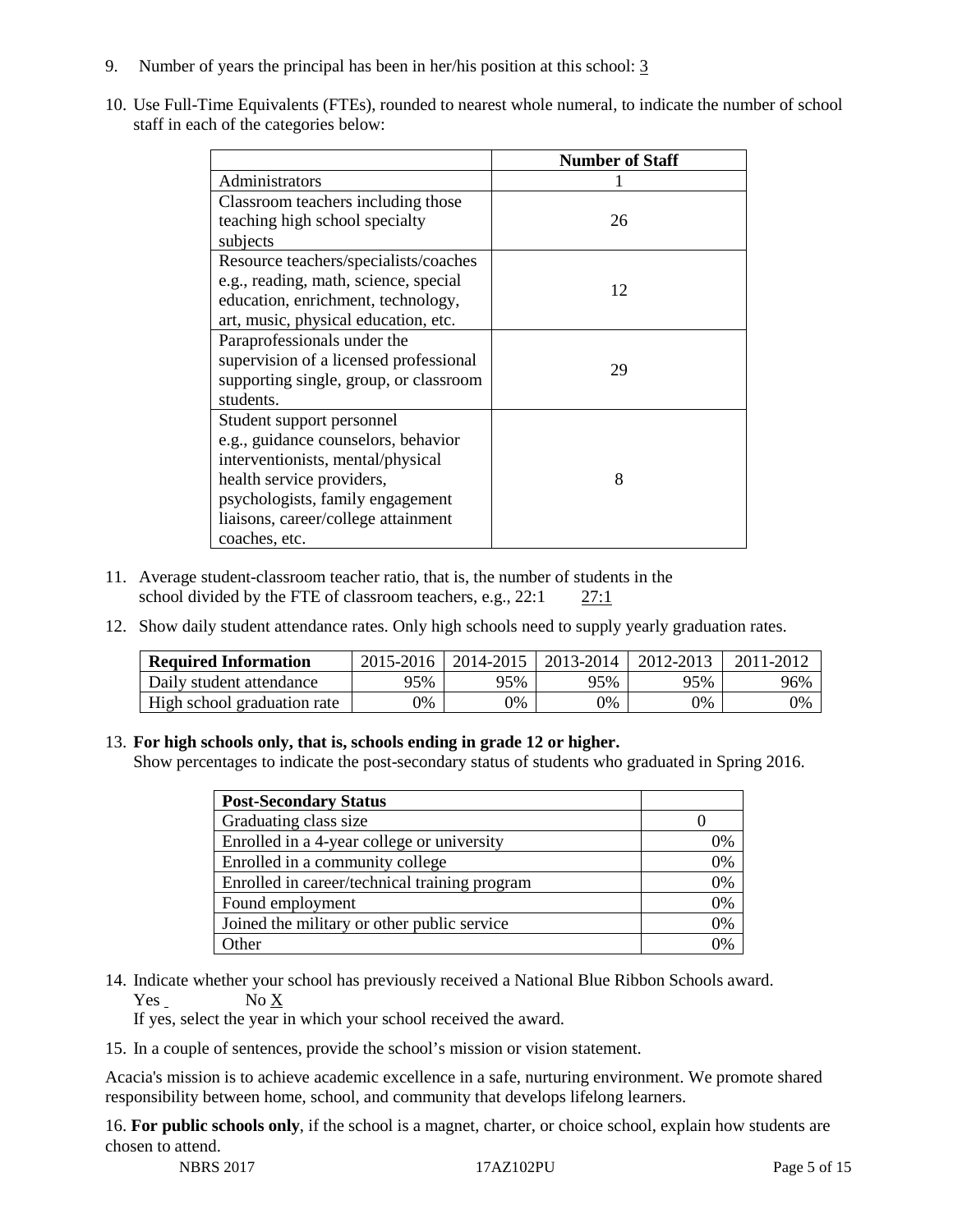# **PART III – SUMMARY**

Acacia Elementary School, "Home of the Cowboys," was founded in 1991, the first elementary school built in our district. At the time of Acacia's inception, Vail had just one building serving elementary and middle school students since 1906. Acacia has become cornerstone in Vail, where the population is 10,208. As our district has grown, our commitment to small class sizes, academic excellence, and our rural atmosphere continues to be the heart of our identity. School events are the hub of social gatherings for students and families. Our mission is to achieve academic excellence in a safe and nurturing environment. We promote a shared responsibility between the home, child, school, and community which develops caring children committed to lifelong learning.

Acacia has a diverse socioeconomic population with families that include ranchers, tradesmen, and members of the military. Military and foster families challenge us with a transient student population. As a school, we take pride in blending this diverse community into a successful school culture. We embrace this challenge by ensuring that our new students receive the academic support they need by assessing them immediately to identify students for interventions including the Title 1 Reading program, tutoring, and intersession. We value growth for all students and are diligent in maintaining a strong learning community. Our best practices have brought achievement and earned us the highest recognitions from our state as an Excelling or "A" school from 2006 to 2014, the most current label awarded. Acacia was also recognized as an Arizona Education Foundation A+ School of Excellence.

Acacia's vision states, "As a community, Acacia Elementary school is committed to academic excellence, community partnership, and social responsibility." Our focus is for all students to achieve academic excellence. Our students are provided highly proficient instruction, activities to develop leadership skills, and opportunities for social and emotional growth through extracurricular activities. Our curriculum programs include Arizona standards-based core content areas, inclusive special education, full day kindergarten, advanced math, gifted learning, Title 1 Reading, and instruction in music, art, physical education, library, and technology.

Recognizing students' academic achievement builds a culture of success. Students are assessed quarterly on standards-based benchmarks. Before each benchmark, the student achievement teacher and the principal visit second through fifth grade classes to award "Acacia Dog Tags" to students who mastered the previous benchmark's standards with eighty percent or above. It is not uncommon to see students with two to twenty dog tags attached to their backpacks! Students who demonstrate mastery on the state assessment, AzMERIT, are celebrated with an assembly to recognize achievement from the previous year and receive ribbons, plaques, and trophies for demonstrating mastery in English Language Arts and Math. The assembly is twofold — it recognizes achievement and motivates students to achieve on the current year's assessment. Our theme this year is "Teach and Learn like Champions." We anxiously await Olympic runner Bernard Lagat as our guest speaker for this year's assembly to motivate us to "Test Like Champions."

We have two programs that encourage social responsibility. The first is called "Caught in The Act" (CIA). Students who are caught "acting" and following the ACT statement (The ACT Statement is: "We Are respectful and trustworthy, Care about each other, and Take responsibility") receive an Acacia Cowboy "Caught in the Act" sticker. Students proudly wear their sticker, and staff are encouraged to ask them what they were "caught" doing. Students are then entered to be selected for lunch with the principal and get a prize bag at the CIA Assembly.

Citizen of The Month is our second program to teach social responsibility. Teachers choose one student from their class each quarter who embodies good citizenship. Citizen of the Month lunches are held with the principal to recognize this achievement. Specialists support the program by assisting with the lunch and celebrating the good citizenship of our students.

Acacia understands that education is partnership between school and community and is supported by engaging families at school activities. Before each school year begins, we hold a Meet The Teacher Night. Families are invited to meet their students' teacher and see their classroom. Teachers explain curriculum,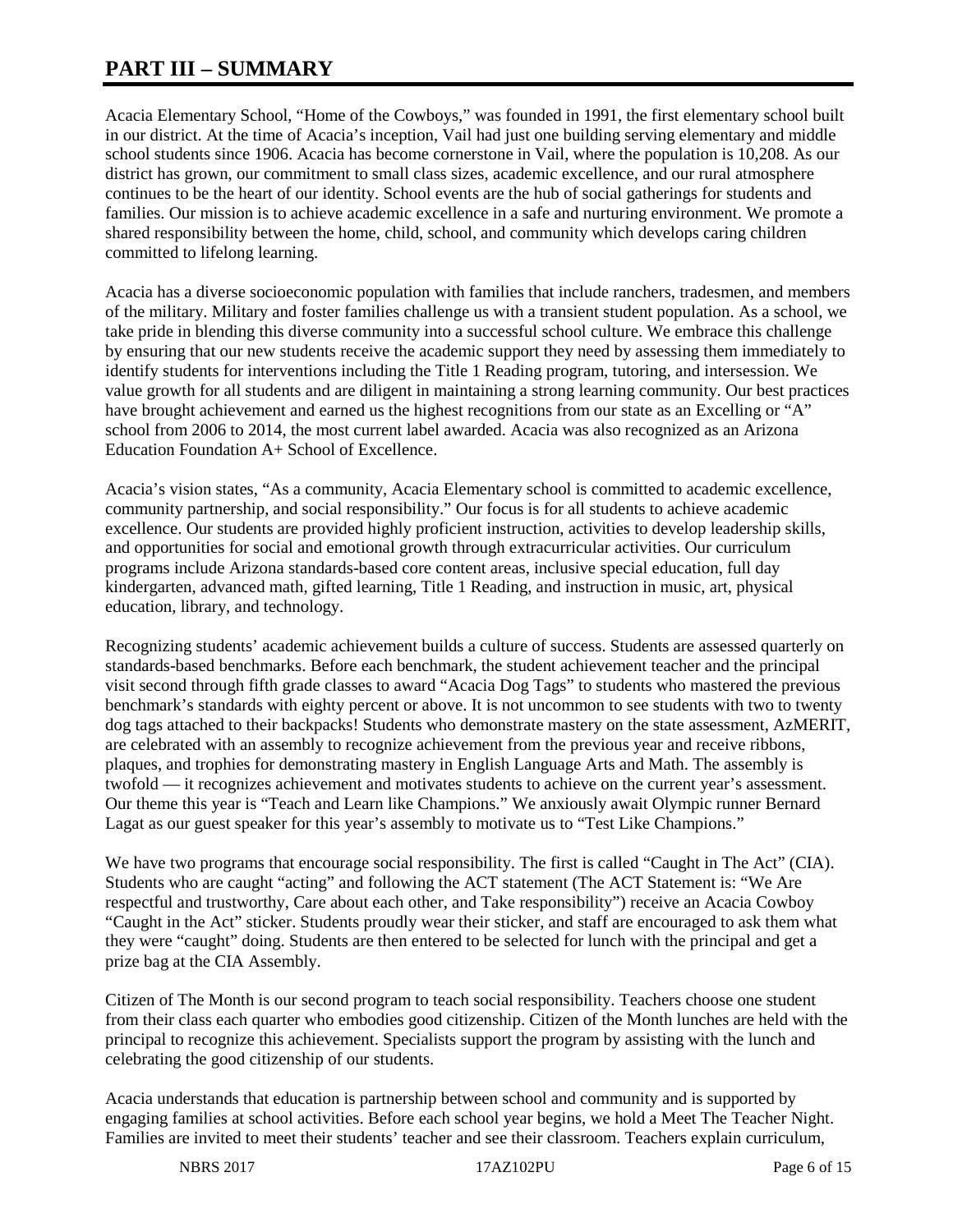homework expectations, and communication methods. Strong relationships sprout here. We celebrated our 25th anniversary last year with our community inviting the school board, superintendent, previous administrators, staff, and students. Acacia is also known for its annual Fall Festival, a community event complete with haunted house, cake walks, jumping castles, and games. Former students and families are frequent guests at this event.

The Acacia learning community is thriving. We are passionate about finding ways for our students to learn more today than they did yesterday. We strive to improve, find ways to adapt, and reshape our techniques in order to develop lifelong learners. We work hard to make sure every minute of the day counts.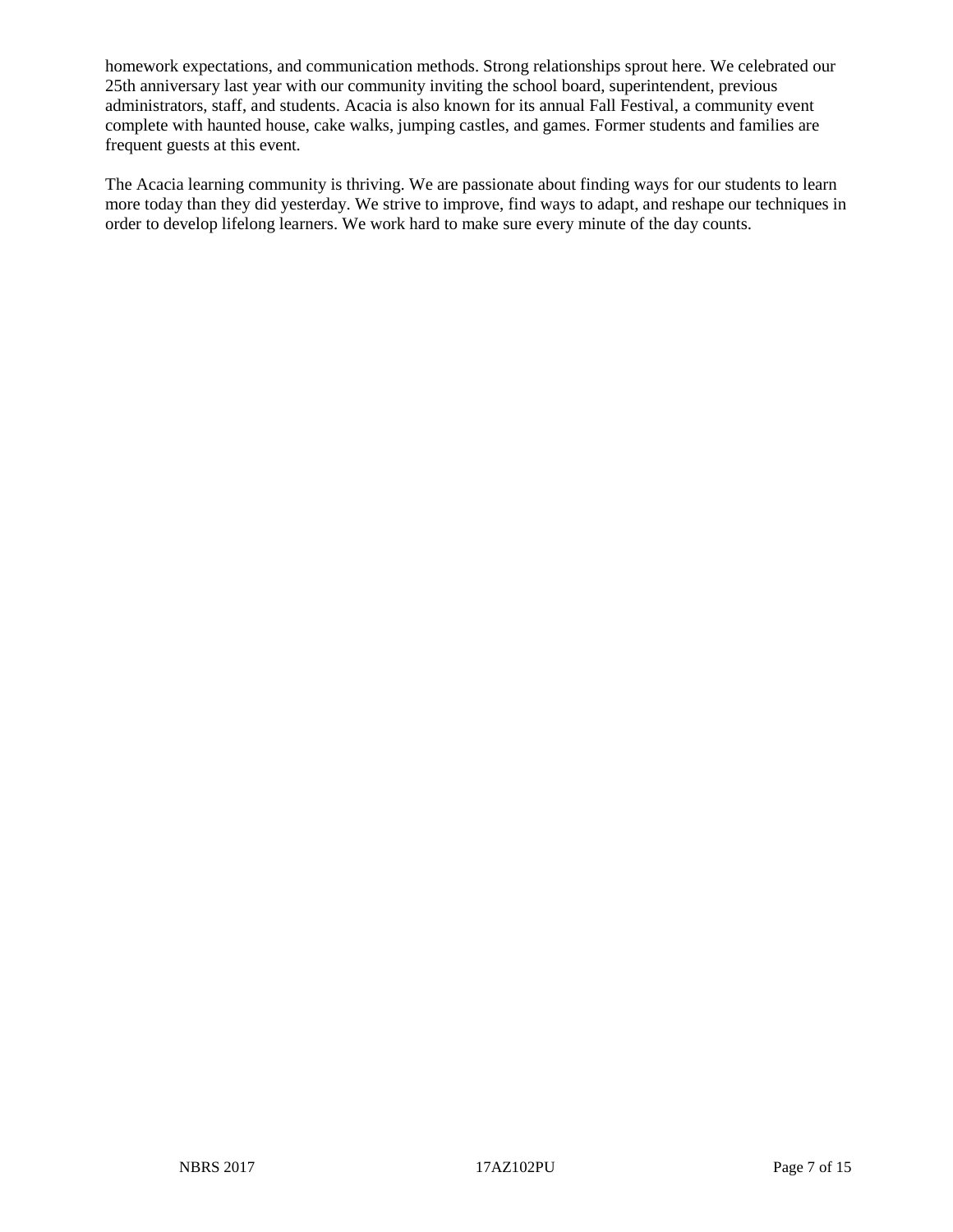# **1. Core Curriculum:**

Acacia implements a concentrated mathematics block throughout the school day. The balanced math block is split into five main components: math review, mental math, problem of the week, targeted math instruction, and daily math skills (DMS). Math review consists of five review questions that allow students to show mastery of previously taught standards. Students work independently in notebooks and upon completion, the class reviews the answers together. Mental math is comprised of two teacher created questions and one student generated question that requires students to find solutions mentally. Problem of the week is a word problem that requires each student to decipher through multi-step processes, working out their answer, and justifying their thinking for how they solve the problem. The targeted math instruction follows the scheduled objective, and teachers plan lessons based on objective building toward highly proficient levels of learning. A daily lesson typically lasts between 45 - 60 minutes. DMS is a 20 to 25 minute block of time that allows students to focus on fluency of basic addition, subtraction, multiplication, and division facts.

Aligned with our REACH statement, (Reteach and enrich, Ensure every minute matters, Achieve success only when student learn, Come together as a team, Have high expectations) Acacia has a thirty minute, school wide reteach and enrich block. Based on the weekly formative assessment scores, students are grouped into either a reteach or enrich class. During reteach, teachers plan lessons to ensure that students who need more time to master a standard receive small group instruction. Students who fall into the enrich category participate in projects and assignments that promote taking their learning to the highly proficiency level.

We also provide an Advanced Math program for second through fifth graders. Students must qualify for this program based on several criteria including previous academic achievement. The advanced math teacher instructs these students on the next grade level's objectives. In addition to advanced math, students are given opportunities to practice grade level standards in the regular classroom and during REACH. Acacia also partners with the Vail Digital Learning Program, an online learning program, which provides instruction to students who are working two grade levels ahead in math.

Acacia's reading program has multiple components designed to reach all students. Our balanced literacy program employs the use of differentiated small group reading instruction to provide effective instruction to students regardless of their reading levels. Flexible ability grouping allows teachers to use literature that is geared toward individual reading ranges and promotes student confidence and fluency. Teachers also utilize literature circles to further skills including comprehension, fluency, building academic vocabulary, and summarization skills.

Along with our balanced literacy program, teachers continuously monitor student progress with numerous best practice assessments to identify all students who require intervention. Kindergarten and first grade teachers use monthly letter/sound and word identification fluency assessments and oral reading fluency assessment allowing teachers to identify students who need early targeted interventions. Classroom teachers also assess student learning and growth with formative assessments and quarterly Benchmark tests.

Acacia teachers further our students' knowledge of social studies by providing them with opportunities to engage in civic minded lessons that enhance their knowledge in world cultures, American history, geography, and economics. Our students participate in lessons that encourage celebration of cultural diversity and awareness. Third through fifth grade students receive Library enrichment as a special class. The enrichment teacher focuses on teaching students about their Natural Rights that are protected by the Constitution. Further, all students have the opportunity to participate in Student Council elections that mirror the Democratic process set forth by our government.

Acacia utilizes a hands-on science curriculum for kindergarten through fifth grade students. We make use of science programs offered by various public entities, which offer presentations about such topics as the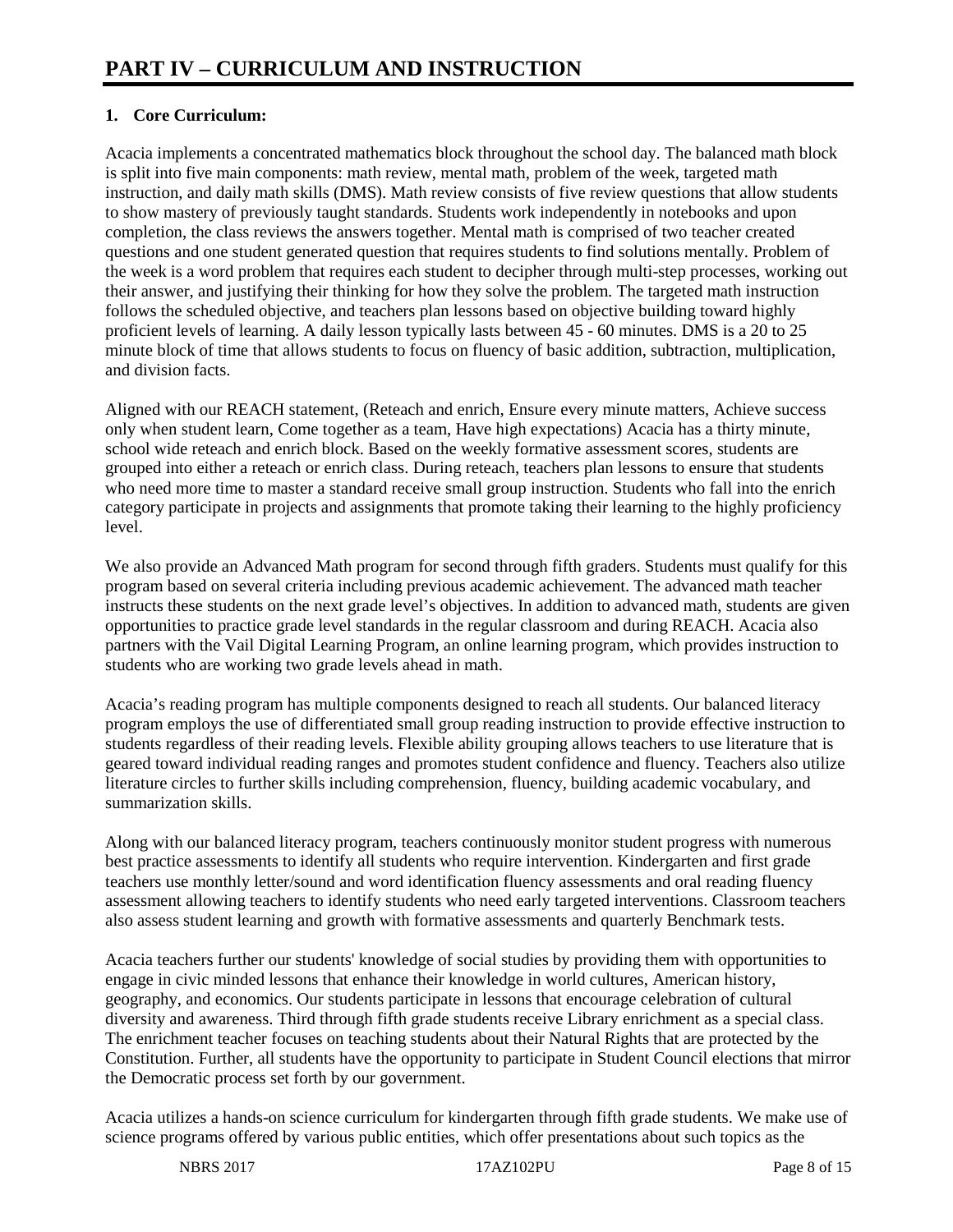weather, animals, and electricity.

Further, students in grades three through five are required to complete a Science Fair project using the grade level standards and the scientific process. We provide Science Fair nights for families where parents ask questions and brainstorm ideas concerning their student's project. The evening events provide an opportunity for students to access computers for research and printers to build their display boards.

### **2. Other Curriculum Areas:**

Specialist areas complement our core academic content and include art, music, physical education, technology, and library/enrichment for kindergarten through fifth grade students once a week on a rotating basis. Specials classes last 25 minutes for kindergarten and 40 minutes for first through fifth grades. All specials follow the same instructional practices as classroom teachers using the Essential Elements of Instruction method. Skill acquisition is taught and assessed in the same manner as academic content which allows consistency of expectations throughout the school day.

Our physical education program is a blend of physical education standards with health and nutrition. Students move for the majority of the 40 minutes. The physical education teacher finds creative ways to incorporate movement and activity in health and nutrition lessons as well as lessons encompassing physical education standards. Physical Education is supported by activities including the Mileage Club, Girls on the Run, Golf Club, and Tennis Club. Health and nutrition are supported by activities including Smoothie Fridays and the Ecology/Gardening Club. Students planted a garden and maintain flower pots around campus. Members of the club also encourage the campus to recycle and reduce waste.

In the computer lab students develop 21st century technology skills through hands on practices. They study typing, word processing, research, and presentation skills. Students have access to iPads and Chrome Books in classrooms to utilize their skills. After school clubs allow students to further develop real world skills including Coding Club, Virtual Reality Club, and Broadcast Club. Broadcast Club creates a student produced, filmed, and edited broadcast shown in classrooms each morning which gives students daily information about our school. Students are learning skills in the area of technology while developing confidence with public speaking. Broadcast club is open to fifth grade students and meets daily before and after school.

In music, students develop an appreciation for the world of music. Instruction includes singing, writing, and reading music, using instruments and giving students the opportunity to express themselves in creative ways. Students gain confidence and self esteem through hard work in preparation for formal grade level performances given for families at the Vail Theater of the Arts.

Our students learn ways of expressing themselves creatively through visual media in Art class. Students enjoy hands-on experience in painting, sketching, drawing, and sculpture and again gain confidence through the annual district-wide celebration where each student displays his/her work for families and community members to "ooohh and ahhhh" over.

Library/Enrichment is offered to third through fifth grade students, where they learn not only library, reading, and writing skills, but also interpersonal skills. Etiquette, cooperation, speaker courtesy, and effective communication are taught in engaging and fun ways. The enrichment teacher provides opportunities including critical thinking (solving mini mysteries), active listening, and character building role plays to take those content areas to a higher academic level. The focus for Kindergarten through second grade students is on library skills.

Character development is vital to the success and culture of Acacia. We work to ensure that our students will be successful citizens with strong character. To achieve this goal, we have various clubs and school activities that center around character development and being a positive impact on the community. One club, the Kind Kids Club, raised funds through a penny drive to earn our Be Kind mural that is proudly displayed on an exterior wall of our school. A program that we use every day to promote character development is Positive Behavior Intervention Supports. As a part of PBIS, we have Caught in the Act, a strategy we use to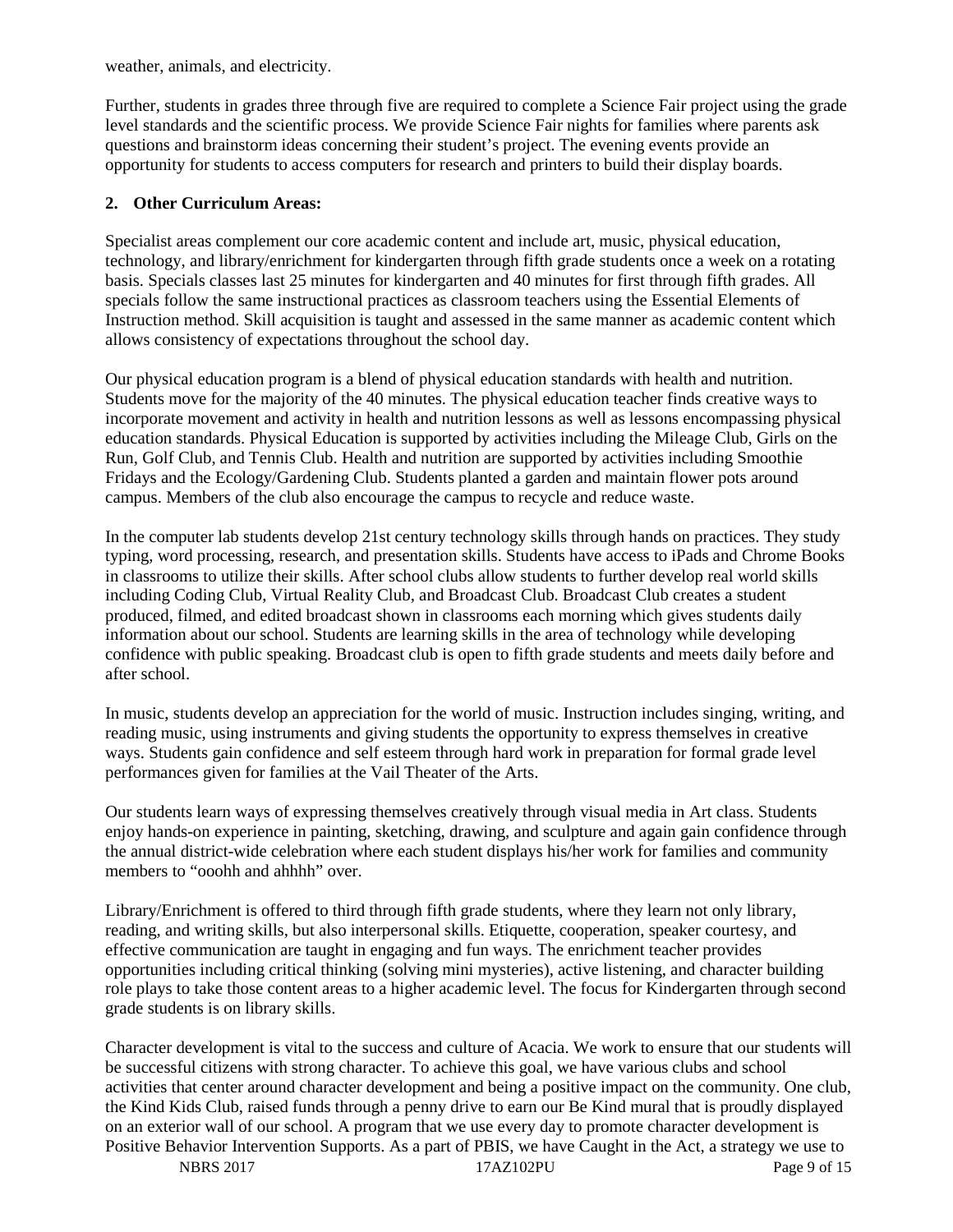identify students who are following our school, and district's guiding principles. When a student is Caught In the Act, he/she receives a card stating the specific behavior observed and a sticker to proudly display for peers, staff, and parents. We also recognize entire classes that were caught displaying the guiding principles. With a Class Act, each student receives a bookmark, and the class receives a framed certificate explaining why they were Caught in the Act and a trophy to display in the classroom. Students are further engaged in community causes including food and clothing drives, Autism Awareness, cancer research, and heart health.

### **3. Instructional Methods, Interventions, and Assessments:**

Acacia maintains its highly performing status by ensuring that we meet the needs of all learners and expect success for all. As such, we apply consistent instructional practices in all content areas. Our teachers are trained in the methods of balanced literacy and balanced math. Additionally, new teachers are partnered with balanced literacy and math coaches. Balanced literacy consists of flexible ability level reading groups, close reading activities, literature circles, and read alouds. The components of balanced math include a spiral review, mental math, a conceptual lesson, and a word problem of the week. Teachers use whole and small group instruction, project based learning, and hands-on manipulative methods. We follow the Madeline Hunter format of the Essential Elements of Instruction when lesson planning. The consistency of instruction contributes to student success as they move from grade to grade. Our classrooms are equipped with technology that is supported by our site technology coordinator including Chrome Books, projectors, and Apple TVs. Technology gives us to access resources that allow us to create engaging, purposeful, effective lessons and activities in social studies and science.

Instruction is guided by data driven decisions. Grade level teams attend bi-monthly data meetings with our student achievement teacher and principal to analyze students' current assessment data and make instructional decisions. To plan effective instruction, we collect data from many assessments including formative assessments, benchmark tests, daily math skills, and teacher-created assessments. We identify the appropriate interventions to help struggling students, share successes, and identify what led to student growth.

Collaborative team planning allows teachers to use their expertise in specific subjects ensuring the strongest instruction is delivered across the grade level to improve academic success for all students. We analyze data and identify which teacher excelled in teaching a specific standard. That teacher is responsible for instructing the reteach group for that particular standard. The grade level team also plans the enrichment lesson that will take place for that specific standard.

Formative assessments are used to determine which students attend reteach or enrichment for a specific math standard. These assessments are given at the end of the calendar period for a specific standard. Students who do not meet the proficient level are retaught the standard for another week. These students are given instruction in a small group setting by a teacher in the same grade level. Students who demonstrate proficiency are enriched on that standard moving them to highly proficient.

Benchmark tests assess students on quarterly standards. The benchmark data guides decisions for intersession, tutoring, and the student solutions team. Students are retaught and retested on Benchmark standards, giving students multiple opportunities to demonstrate proficiency.

Interventions based on data outcomes can include tutoring, intersession courses, Title 1 Reading support, and referral to the student solution team for a child study. Special education testing can also be the outcome. Interventions are offered as early as first grade. Giving our students learning strategies at an early age will ensure their success as they progress.

Intersession is held over our fall and spring breaks. Students who are not yet proficient will attend intersession course where they are again retaught the standards with which they struggled.

Kindergarten through fifth grade teachers identify students performing in the bottom twenty-five percent of their classes each year and monitor their progress throughout the year. Free tutoring is offered to these students in each grade level. Extreme effort is exerted into enrolling struggling students in tutoring.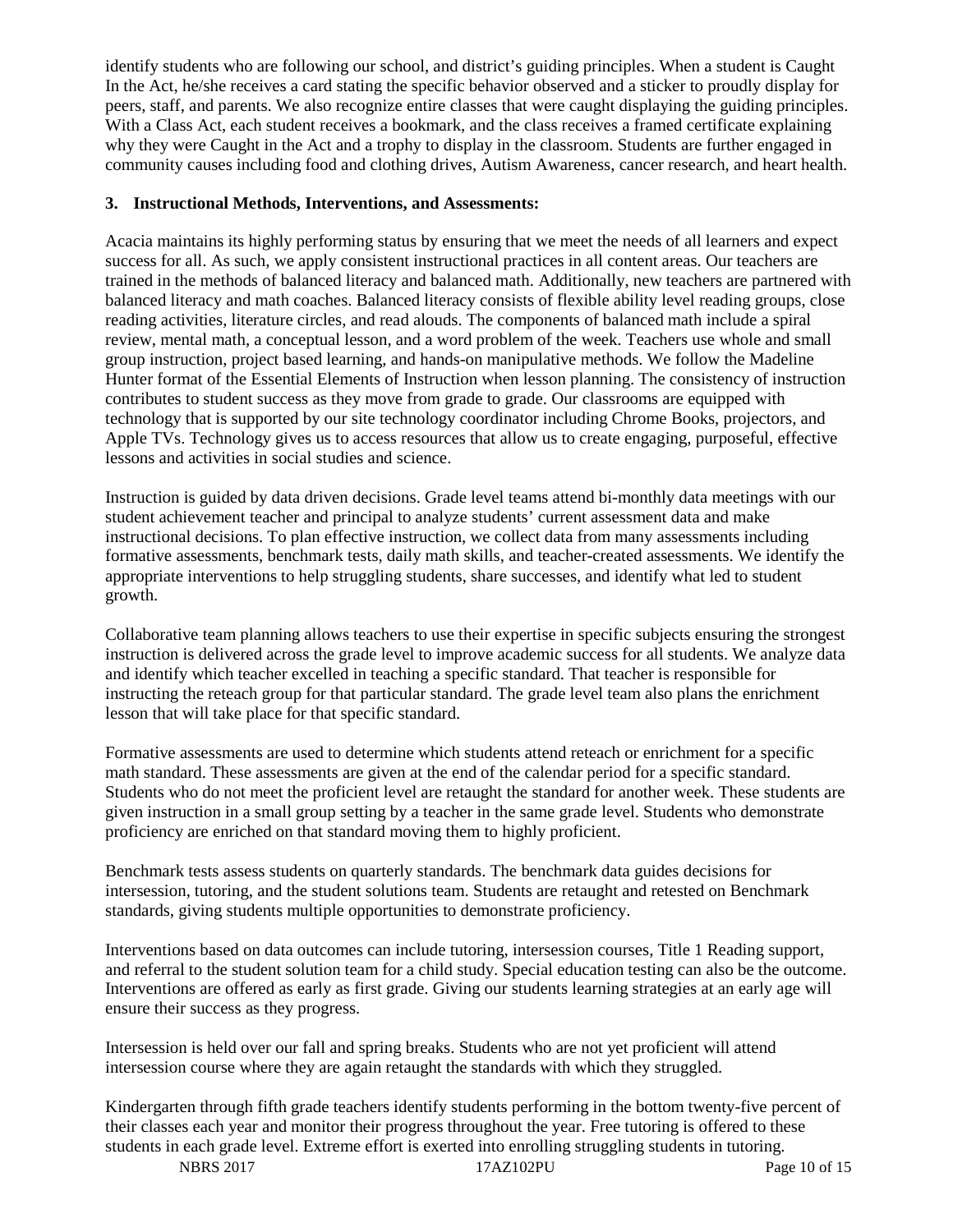When our students consistently perform at levels where they exceed the standards, they are evaluated for our Extended Learning Program (gifted), advanced math, or accelerated online courses. In these programs students improve their level of proficiency and advance their acquisition of skills through project based instruction, use of higher order thinking skills, and a growth mindset.

Advanced Math Enrichment, offered to our first grade students, gives students the skills to think beyond the perimeters of a lesson. Students in second through fifth grade attend daily Advanced Math classes where students are taught at a grade level above their current grade. Exceptional math students are challenged further by completing advanced math course work two grade levels above their current grade through our district's online learning program.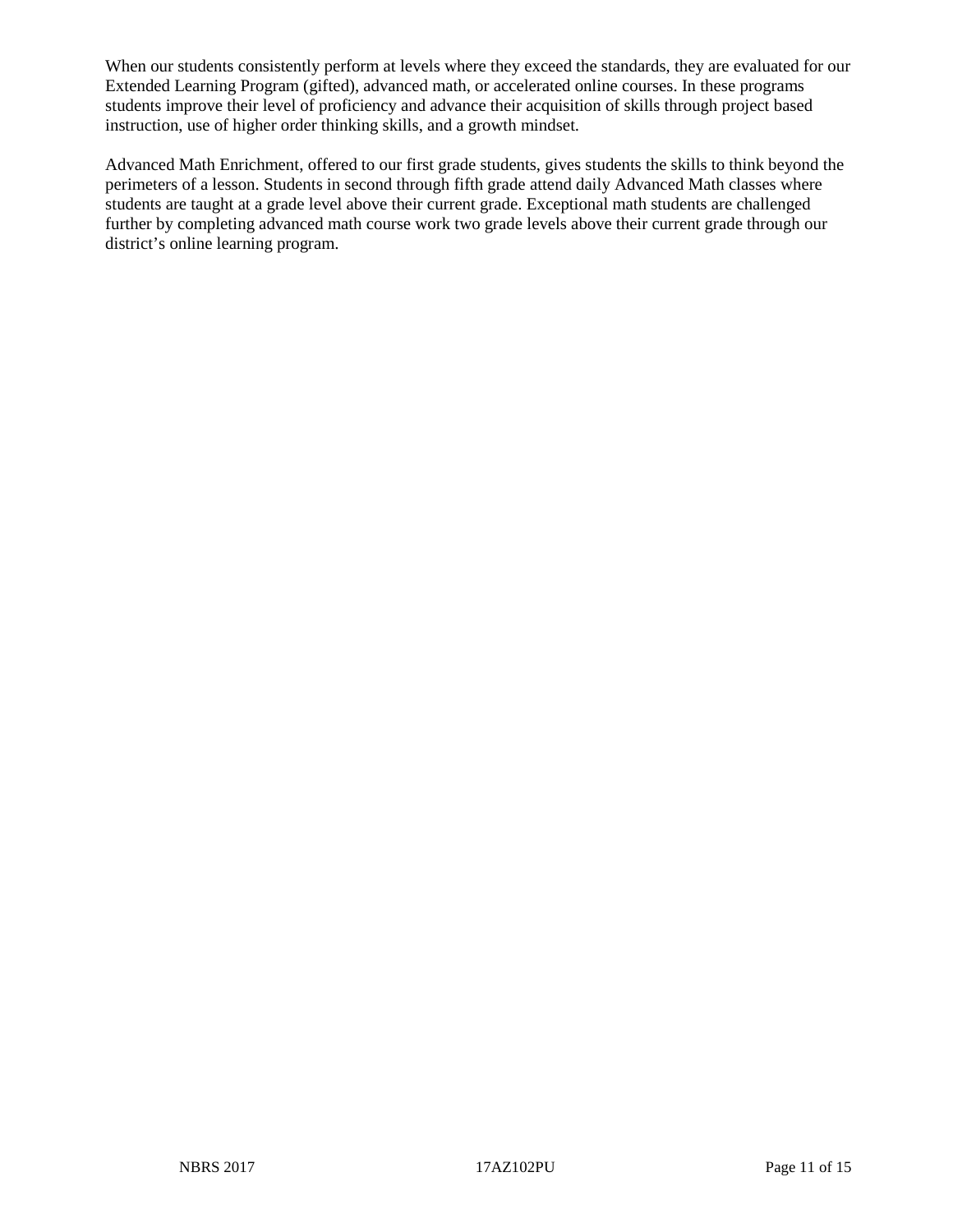# **1. School Climate/Culture:**

Each morning, our principal sets the cultural bar for students and staff by greeting and welcoming families and students at the door. She is also the official high-fiver at the gate at the end of the day. Students anxiously await their chance to see our principal, share a high five, and tell her a quick story about their day. Positive staff relationships also build solid culture and encourage teacher collaboration in achieving academic goals. Goals are set based on weekly and quarterly assessment data. We have built a culture where students accept responsibility for their own learning. This culture fosters academic growth.

Additionally, our many clubs contribute to our positive school climate. The National Elementary Honor Society provides mentors for students needing a boost in confidence or academics, and sponsors fundraising activities. Student Council works to provide leadership during assemblies, fundraising, and implementing new ideas. The Kind Kids Club promotes kindness among students and staff, while the Environmental Club promotes a caring attitude toward our campus and our world. Each semester 3rd-5th grade girls can participate in Girls on the Run, which promotes leadership and healthy choices. Our staff cheers the girls on while they practice for their big race. Through our science and technology clubs: VR Club, Coding Club, and Wright Flight, students explore interests in a variety of challenging experiences. In Fine Arts, students have the opportunity to perform with the choir and band for special events and concerts.

In our professional learning community, collaboration is not only a value, but an expectation as well. Bonds are created when intermediate and primary classes pair up for Reading Buddies. Our Inclusive students have responsibilities including delivering bus passes and emptying recycling containers each week. Staff members participate in Angel Tree, holiday food baskets, and canned food drives to further support families in need.

Our teachers are valued in many ways. The Acacia PTA supports teachers by providing books, technology devices, class treasure boxes, and meals during Parent Teacher Conferences and Teacher Appreciation Week. At staff meetings teachers and paraprofessionals commend those who go above and beyond to support each other through recognition awards. Our principal supports teachers through encouraging notes for teachers during a classroom visit, and she provides lunches for professional development meetings. During testing periods, our principal and student achievement teacher encourage student and staff success with words, actions, and most importantly — treats.

## **2. Engaging Families and Community:**

Acacia maintains strong relationships with students, families, staff, and the surrounding Vail community. Communication is a strategy Acacia uses consistently to be successful. Students and families come to "Meet The Teacher Night" before the year begins and are given a classroom and school handbook outlining expectations. Throughout the year, families receive monthly classroom newsletters summarizing instructional sequences, a weekly In The Loop calendar of events, and a monthly Acacia Round Up newsletter with school information. These are sent home with students in communication folders, emailed, and posted on the website. We use the Acacia marquee, and Facebook page for further current and real time information. Parents can access Power School to view their child's grades and attendance. They also meet twice a year for parent teacher conferences.

Families are always welcome on campus and can volunteer, go on field trips, or participate in Reading Heroes. Acacia has a wonderfully active PTA that holds fundraisers and events that unite the community including Spell-A-Thon, Family Movie Nights, Father Daughter Dance, Mudder Son Fun Run, Scholastic Book Fairs, and a Patriot Day Assembly that honors the military. The most prominent is the Fall Festival where Acacia is transformed into a night of games, a live DJ, food trucks, and a silent auction made up of donations from local businesses. Some of Acacia's essential community partners that contribute to these events and more include Freddy's, Walgreen's, Papa John's Pizza, Dairy Queen, Davis-Monthan Air Force Base and Rincon Valley Fire Department. The Acacia Site Council meets monthly to make decisions that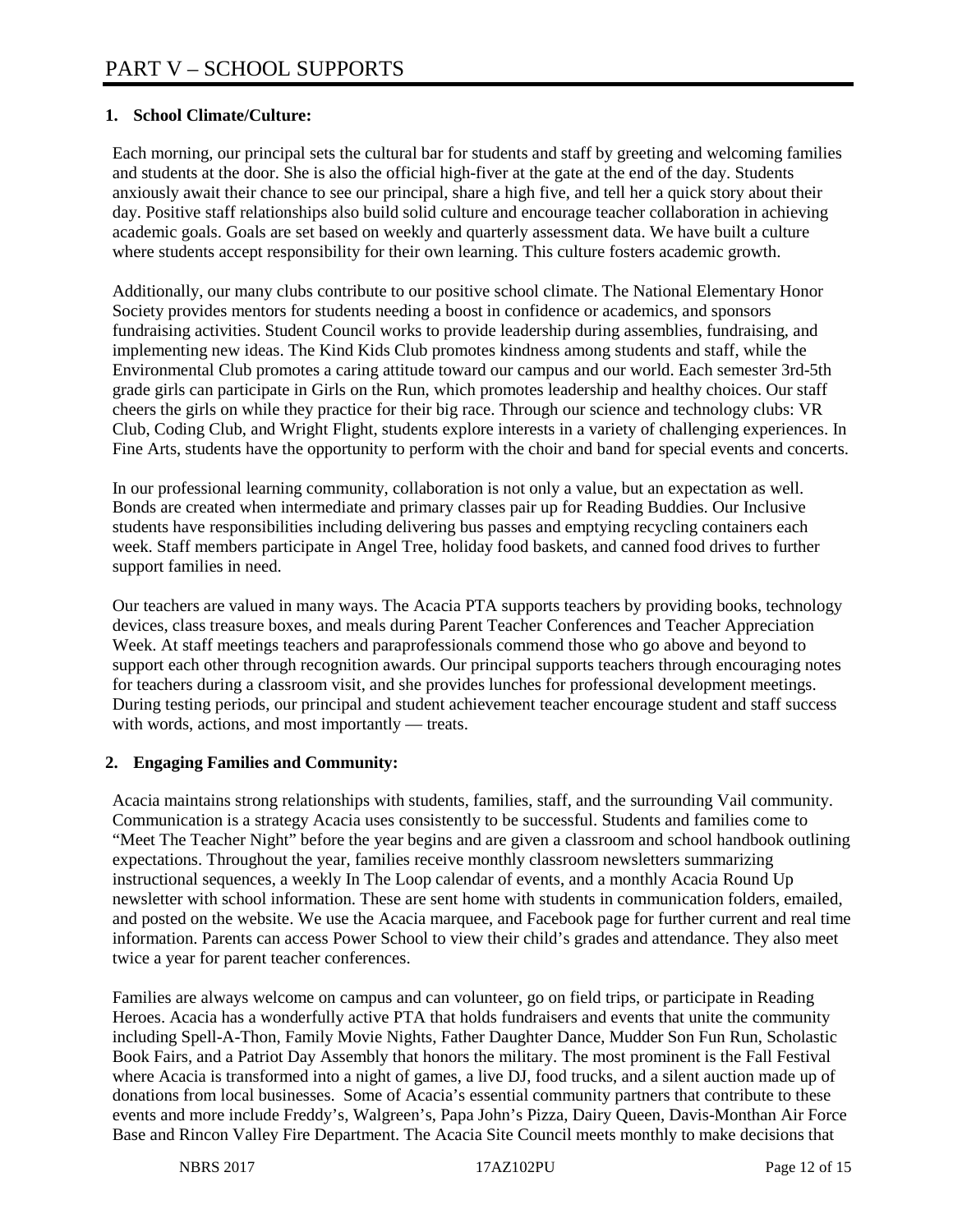impact the school and consists of the Principal, staff, and community members.

Acacia engages students in activities that promote responsibility and communication skills. Some of the clubs that encourage these leadership roles include Student Council, Broadcast, Kind Kids, National Elementary Honor Society, Girls On The Run, Virtual Reality, Coding, Choir, Band, Wright Flight, and Star Base. Acacia also helps families in need by partnering with St. Rita's Church and the Vail food bank to provide food baskets and bags, backpacks with supplies, and Angel gifts.

In 2016, the community united to celebrate Acacia's 25th Anniversary. We are a special school that is at the heart of the Vail School District, and we are proud to be the cornerstone, where everyone is valued and committed to lifelong learning.

#### **3. Professional Development:**

At Acacia Elementary School we have a growth mindset. Our professional development approach is reflective in nature, using research based best practices and assessment results. Our professional development is embraced and owned by every teacher that we can and will see each student grow. We are a community of learners. By the end of the year, every teacher will have presented at least one time at a faculty meeting on the content of our yearly focus. One of our school's challenges is the economically disadvantaged students. Educating our teachers and our students to have a growth mindset has dramatically increased our motivation to overcome this challenge. It has positively influenced our attitudes about putting in extra time and effort gaining our achievement.

There are many sources of our professional development. Our curriculum department helps us cultivate strengths and talents by providing New Teacher Induction, Cognitive Coaching, Math Coaching, and Literacy Coaching. Our Principal and Student Achievement Teacher attend annual conferences to plan future inservice on research based best practices. For example, they have attended the last three Solution Tree Conferences and attended sessions on Text Complexity and Close Reading with Douglas Fisher, Essential Vocabulary Instruction with Robert Marzano, and the Growth Mindset research of Carol Dweck. All of these topics were brought back to Acacia and are fully implemented into our classrooms after providing inservice on each. We follow up on our implementation of best practices at bi-weekly data team meetings. In these professional learning communities, we reflect and make data driven decisions on our successes and goals.

At the beginning of our year, we have a "data dig" to break apart student performance on the previous AzMERIT assessment results. Each team writes S.M.A.R.T. goals (specific, measurable, achievable, relevant, timely) for the upcoming year based on the data. These goals are revisited throughout the year so that we know we are on target.

Our Advanced Math teacher, Title One teachers, Enrichment/Gifted teacher, and instructional leader for our Special Education Department all attend national conferences that specialize in their field of expertise. Each returns and delivers a professional development inservice.

Acacia's growth mindset has become the foundation of our reflection and our shared professional growth. We share the responsibility because our vision is for our students to grow with us as lifelong learners.

#### **4. School Leadership:**

The leadership team at Acacia consists of a principal, principal designee, grade level instructional team leaders, and highly qualified staff. Our goal is to provide children with a safe, respectful, and nurturing environment while giving them the best educational experience available. The Acacia staff is proud of its long standing tradition of being an academically excelling school and developing well-rounded students prepared to contribute to society in a meaningful and successful manner.

Our principal has been leading Acacia for three years. She defines herself as "the leader of many leaders." Leaders are selected, given tools, and empowered to lead and manage their area. By recognizing and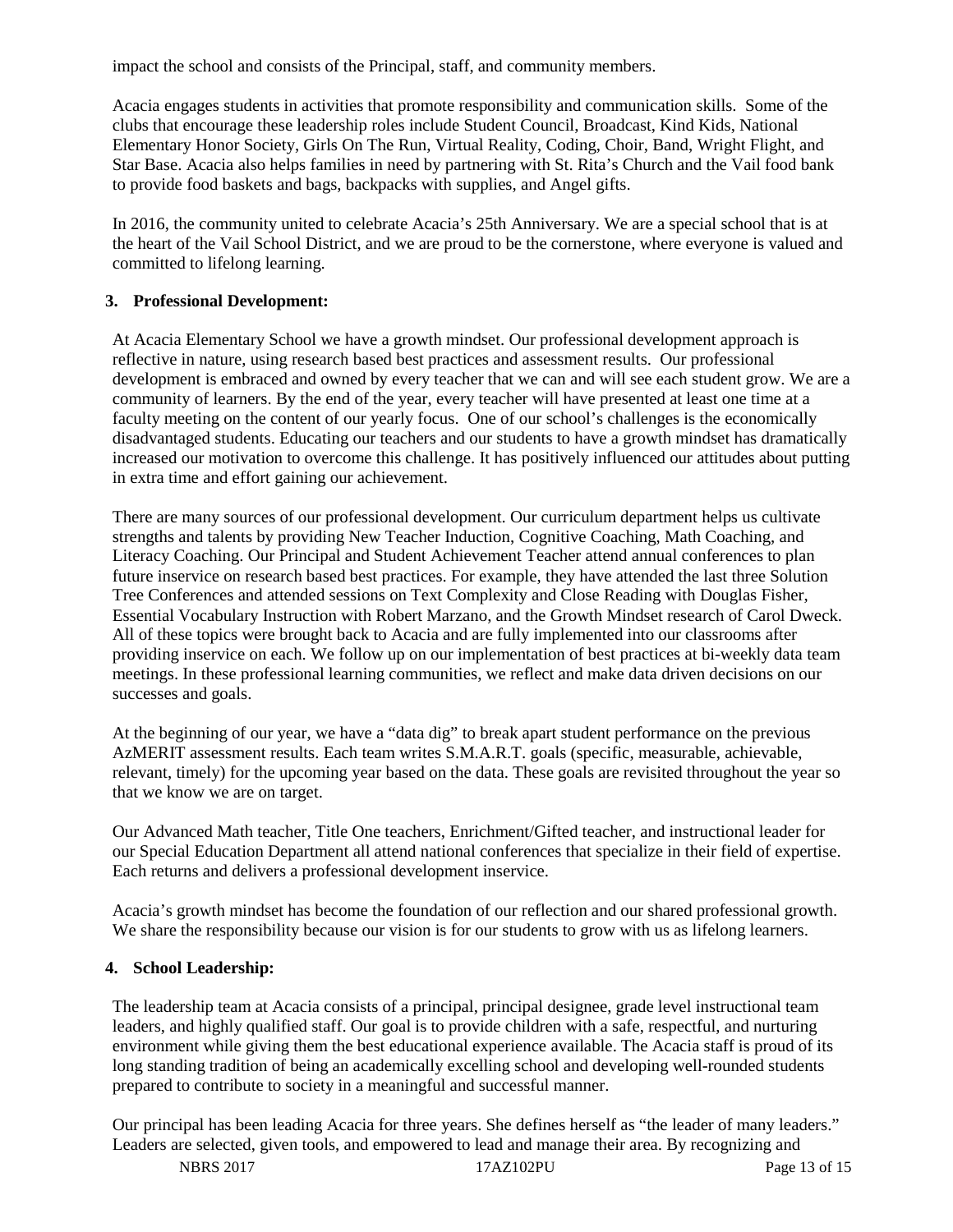encouraging individual strengths, a culture is created that values each employee and student. In addition, the principal takes an active role in all responsibilities staff are asked to do - including the dreaded parking lot duty. Support shown by Acacia's principal inspires the entire team to follow her lead.

The principal bases her leadership style and philosophy on Whale Done! The Power of Positive Relationships by Kenneth Blanchard. The theme of this book is to acknowledge and recognize accomplishments. Much of it draws upon principles for getting along with others including building trust, emphasizing the positive, and redirecting undesired actions into more productive channels.

Yearly themes are selected for building positive leadership and relationships. How Full Is Your Bucket by Tom Rath and The Energy Bus by John Gordon have been themes. The adult version is read by all staff, and students are read the children's version. This promotes a common direction and language, reinforcing the importance of feeling valued, nurtured, and safe.

Student success is a result of team leaders, teachers, cognitive coaches, math coaches, literacy coaches, a student solutions team, and a curriculum team. Each is a leadership role and involves specific training to gain expertise to share with staff.

The Site Council serves in an advisory capacity to the principal. The principal will seek formal and informal advice from the Council. Council membership consists of two full time teachers, one classified staff member, and four parent or community members. Each representative is elected for a term of two years. All members of the Acacia Community are invited to attend Site Council meetings.

Acacia is empowered by a team of leaders working collaboratively for the highest levels of success with students, staff and professionals, parents, and the community.